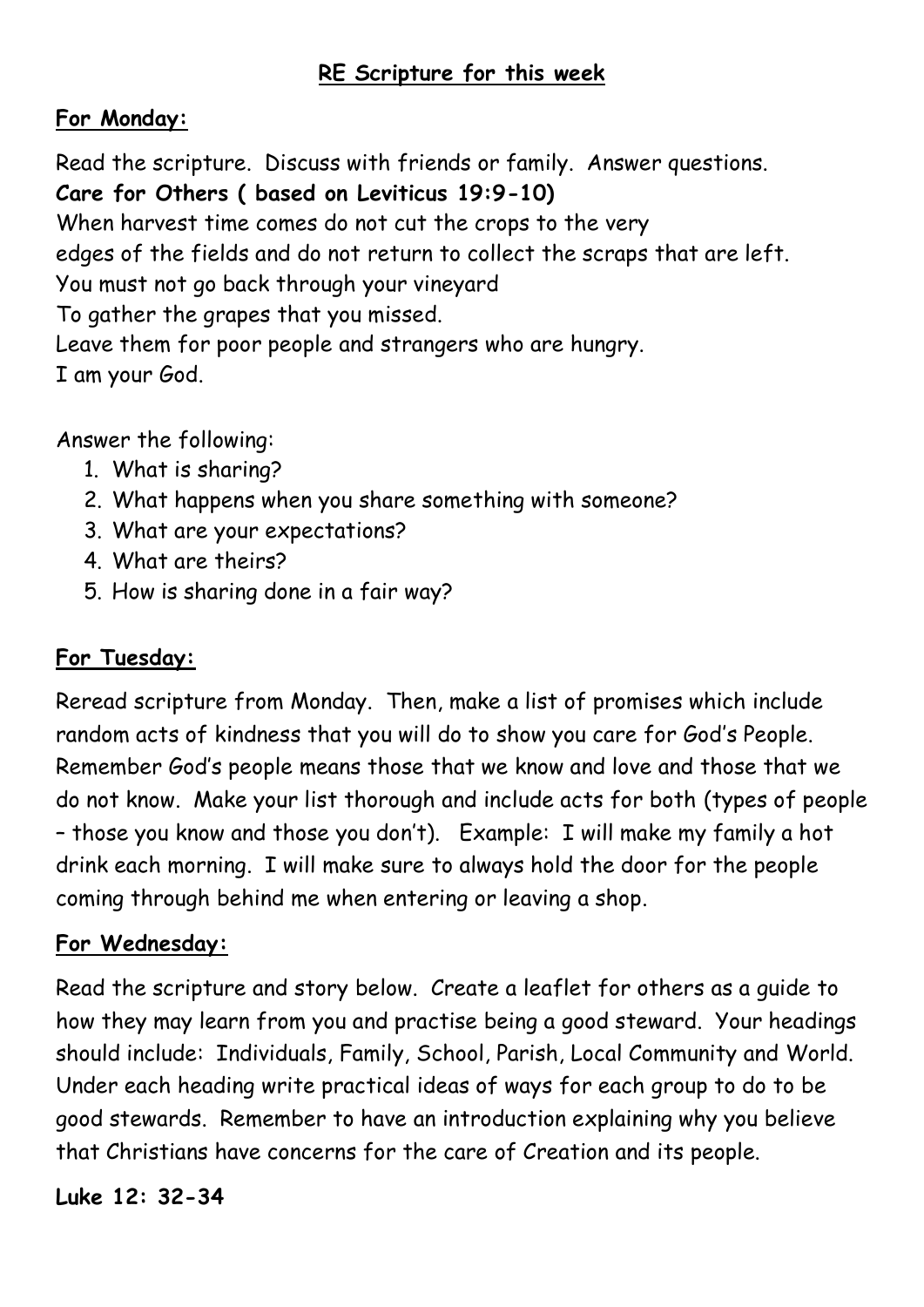"Do not be afraid, for your Father is pleased to give you the Kingdom. Sell all your belongings and give the money to the poor. Provide for yourselves purses that don't wear out, and save your riches in heaven, where they will never decrease, because no thief can get to them, and no moth can destroy them. For your heart will always be where your riches are."

## **Mining for School Fees - Story**

The boy in the picture lives in the Democratic Republic of Congo, a vast country in the centre of Africa. In his hand is a small piece of gold. Lots of people see gold as a symbol of wealth and power. It is used in everything from jewellery to food and aircraft engines to computers.

But gold has done little to reduce poverty in developing countries and is often linked to fighting. Gold mining can harm the environment and cause lots of problems for people living near mines. Sometimes the deadly chemicals that are used to get the gold out of the rock get into the water supply and people get very sick.

Children often work in the mines. A teacher from a mining are explains how this affects them: "The government has not paid teachers here for years. So I just get \$30 a month out of the school fees paid by parents. The schools is for six to twelve year olds. It costs the parents one dollar per child, per month. Many children leave school and start mining because they can't afford the fees. Some of them even mine after school. Each year we have lots of children at the beginning but after a while, fewer and fewer come. The parents all want to educate their children but they are helpless."

CAFOD works to ensure poor people benefit from the natural resources of their nation and to have a say over how these resources are used. CAFOD campaigns to help make sure that big mining companies act responsibly and that ordinary people are treated well. God is concerned for anyone who is treated unfairly. At the beginning of the prophet Isaiah God makes that clear:

Learn to do good; see that justice is done, Help those who are oppressed, Give orphans their rights and defend widows. **Isaiah 1:17**